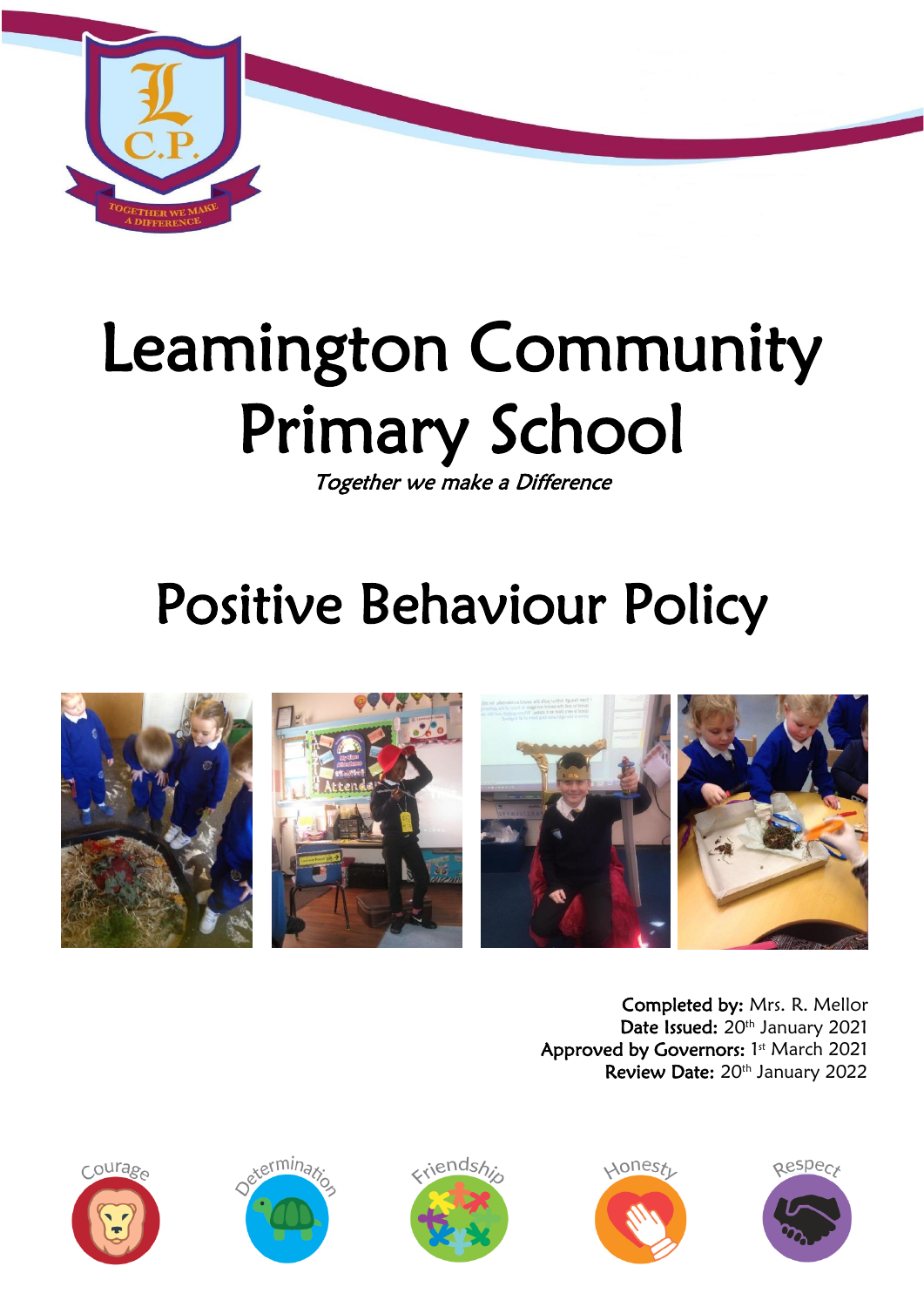# **Leamington Community Primary School**: **Positive Behaviour Policy**

#### **Introduction and Aims:**

At Leamington Community Primary School, we believe in providing a safe, welcoming, happy, calm and purposeful school environment in which children can learn effectively and reach the highest standards of which they are capable. Our core values are at the heart of everything we do with the aspiration that we are all the best that we can be and treat others the way we wish to be treated.



We believe that the partnership between home and school plays a vital role, and that all members of the school community should be valued and supported equally. We believe that a whole-school community approach is the means to achieving the positive behaviour that allows us all to learn and grow as people.

The purpose of this policy is to ensure a consistency of approach within our school community, one which also understands that we are all individuals. We believe the ethos of the school should be built on a foundation of core values: Friendship, Respect, Honesty, Determination, and Courage. These core values are the basis for the social, intellectual, emotional, spiritual and moral development of the whole child. We encourage children to absorb our Leamington values, thereby developing knowledge, skills and attitudes which enable them to develop as reflective learners and grow to be stable, educated, respected and respectful adults.

#### **Objectives:**

- To promote mutual respect between all members of the school community.
- To provide a safe and positive learning environment, where praise, encouragement and love of challenge will allow all learners to succeed.
- To establish a strong sense of responsibility for our own behaviour.

It is very important that the key messages, rewards and sanctions experienced by all children at Leamington Community Primary School are consistent, fair and enable our objectives to be met. Each class follows a whole-school approach towards praising positive behaviour, including the use of Class Dojo, class points and weekly celebration assemblies. Weekly value assemblies are also held to promote Leamington Values and reflect on positive behaviour along with social and moral development. These are the key drivers that enable us to uphold the above objectives.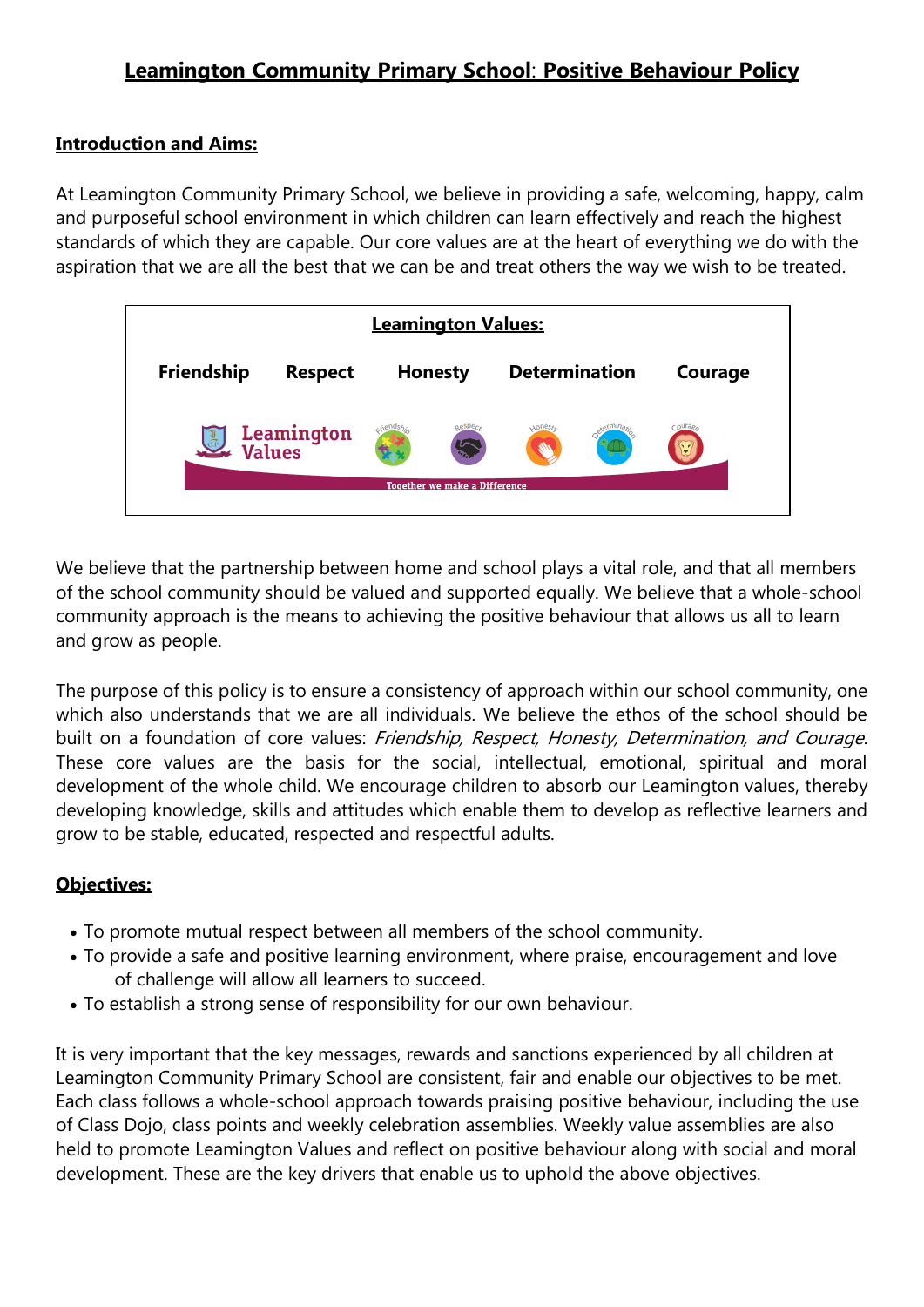#### **Zones of Regulation:**

In September 2020, Leamington Community Primary School adopted the whole-school approach 'Zones of Regulation'. We use this approach alongside the positive behaviour system outlined in this policy. Zones of Regulation is a cognitive behavioural approach that aims to enable children to self-regulate their feelings using four coloured zones. It helps to provide children with strategies to become aware of how they can understand their emotions and manage their needs. Children are able to share what zone they are in throughout the day and are encouraged to use their chosen strategies to help regulate their emotions. Children are taught that feeling different emotions is okay and by understanding this, they can develop ways of regulating themselves.

# **Roles:**

# **Staff:**

All of our staff have a responsibility to model high standards of behaviour, both in their dealings with the children and with each other. All staff understand that the examples they set, have a huge influence on the children. We will do this by:

- Getting to know our pupils and their abilities, respecting our pupils and expecting them to show respect to others.
- Providing a safe and positive learning environment in which each individual can succeed and each child is valued.
- Having high expectations of children's behaviour and providing opportunities to develop interpersonal and social skills.
- Having an awareness of any barriers to learning that may impact on a child's behaviour and to put appropriate support in place.
- Teaching children the Zones of Regulation and encouraging children to identify their own emotions and the strategies needed to self-regulate throughout the day.
- Providing regular sensory breaks throughout the day to support children with selfregulation.
- Rewarding and encouraging positive behaviour by celebrating success regularly.
- Encouraging pupils to develop a sense of awareness and taking responsibility for their own behaviour.
- Ensuring the children know and understand the Leamington Values and giving praise when demonstrating these.
- Acknowledge and show appreciation of the efforts and contributions of all.
- Make referrals to the school's inclusion team to help identify support for individual children, when needed.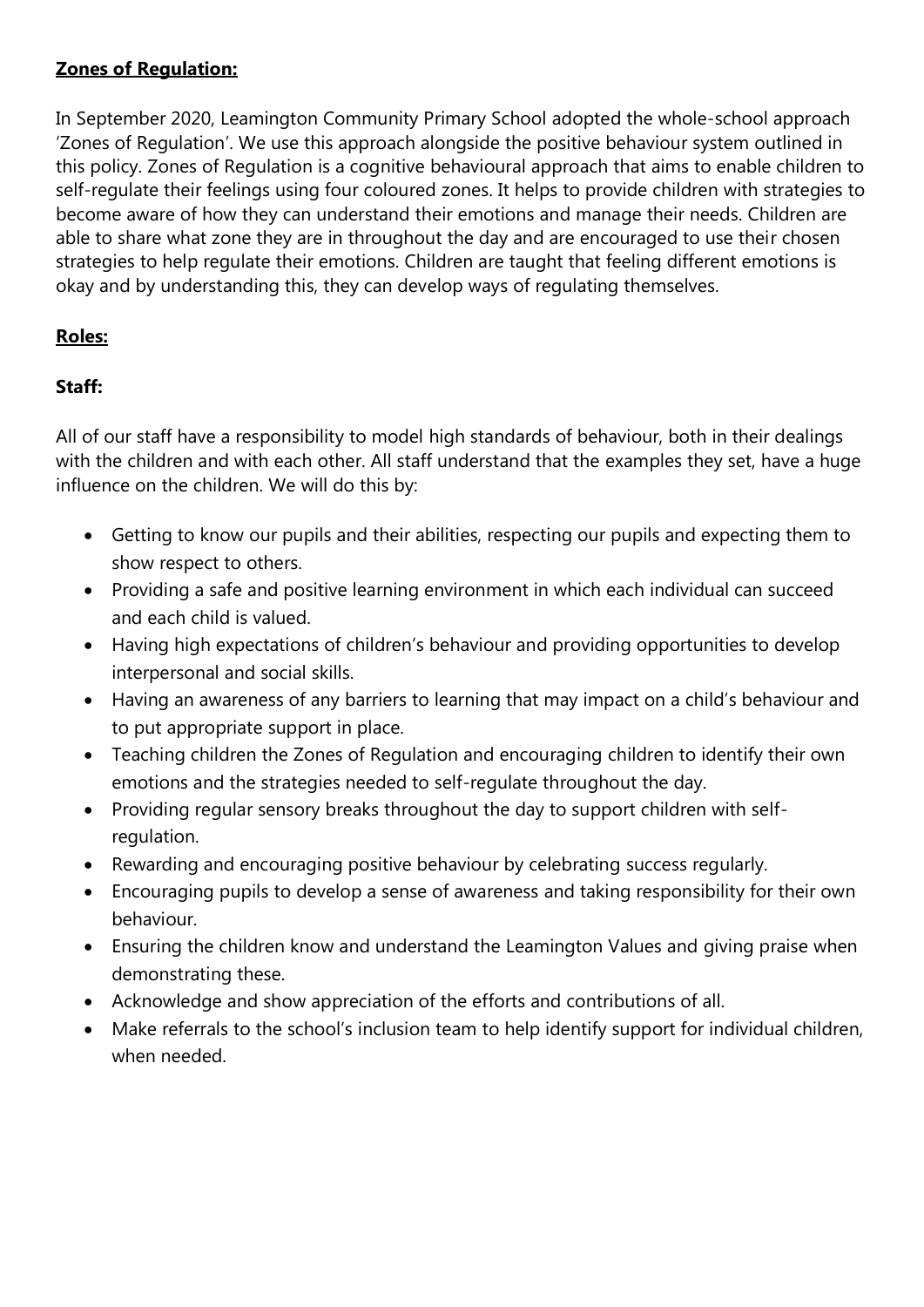#### **Pupils:**

All of our children have a responsibility to demonstrate positive behaviour through the understanding of our Leamington Values. In order for all children to feel happy and safe in school, children must behave appropriately. Children can do this by:

- Following the *'Leamington Values: Code of Conduct'* (Appendix 1).
- Accepting responsibility and consequences for their actions.
- Being in tune with their emotions through the Zones of Regulation and using the strategies they have been taught to regulate their emotions throughout the day.

#### **Parents/carers:**

At Leamington CP School, we believe that supportive relationships between school and home are vital for the development of our children. We ask that parents/carers support our positive behaviour approach by:

- Ensuring that their child attends school regularly and arrives on time.
- Being aware of the *Leamington Values: Code of Conduct* alongside the school's positive behaviour policy, and encouraging their child to behave accordingly.
- Having an awareness of Leamington's Zones of Regulation and encouraging their child to be aware of their own emotions and strategies to use to regulate their emotions.
- Showing support and understanding when sanctions are necessary.
- Showing an interest in their child's classwork and homework, and where possible, provide support with studying at home.
- Acting as positive role models for their child in their relationship with the school.
- Attending planned meetings with teachers and support school functions.
- Providing the school with all the necessary background information about their child, including telling the class teacher promptly about any concerns they have about school, or any significant change in their child's needs or home circumstances.

# **Inclusion Team:**

If a child is struggling with their behaviour, they can be referred to our Inclusion Team who meet on a fortnightly basis. The team consists of: Deputy Headteacher, Designated Safeguarding Lead, SENCO & Assistant SENCO, Mental Health Lead, Attendance Officer, Family Support Worker and mentors. As a team, we endeavour to understand the reasons behind children's behaviour and allocate support where needed. Support can include: 1-1 mentoring, group mentoring, 1-1 Th.inc Room support, group Th.inc Room support, Wellbeing sessions with Lisa (external agency) and family support provided from our Family Support Worker, attendance officer of safeguarding team.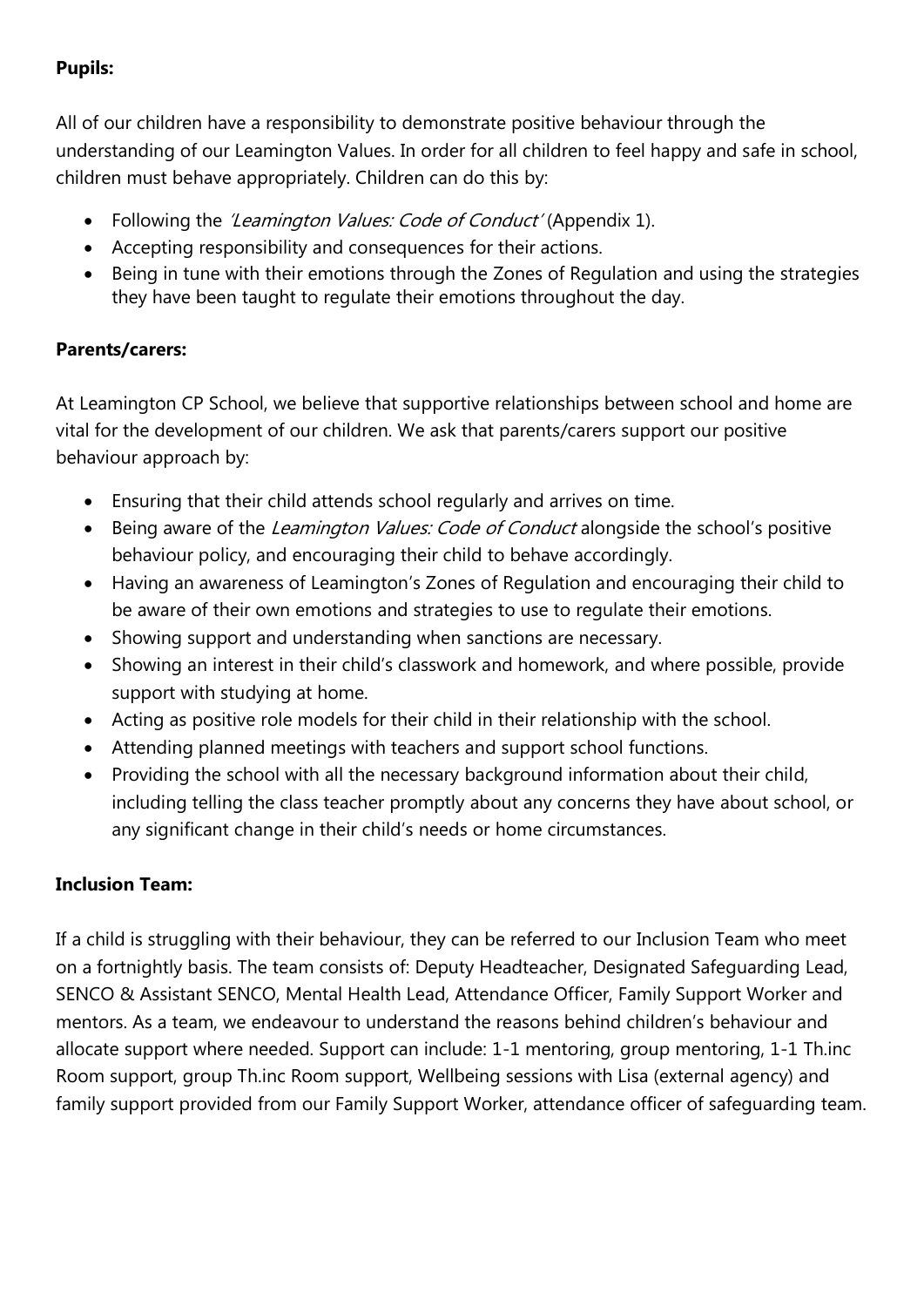#### **Rewards:**

At Leamington CP School, we take every opportunity to reward behaviour that follows the Leamington Values: Code of Conduct. Rewards include:

- Class Dojo (points earned to spend on rewards decided with children and the class teacher).
- Class points (winning class have extra football time and a non-uniform day) not during Covid-19 restrictions.
- Daily 'Secret Pupil' reward.
- Value champion awards in weekly celebration assembly - not during Covid-19 restrictions.
- Verbal praise.
- Stickers and stamps.
- Verbal dialogue/ Class Dojo messages with parents/carers.
- Sent to HT or DHT for a reward.

# **Sanctions:**

The vast majority of our children behave well and respond to our positive behaviour approach. However, some pupils may not always act according to our *Leamington Values: Code of Conduct*. This is not acceptable and a range of sanctions are necessary. The purpose of such sanctions is to help all our children behave in an appropriate manner.

Children may sometimes need to be reminded of our Leamington Values: Code of Conduct, but if inappropriate behaviour persists, sanctions will be applied. Depending on the nature of the behaviour, the level of response will be determined according to our sanctions system (see Appendix 2) to ensure poor behaviour is dealt with consistently throughout the school.

#### **Behaviour Incidents:**

All behaviour incidents will be recorded on our CPOMs system. This is a secure online tool we use to record behaviour and support information for our pupils. Behaviour incidents on CPOMs will be regularly tracked by the Deputy Headteacher. If a child is struggling with their behaviour, the Deputy Headteacher will put a behaviour review in place to identify possible support to help the child to develop positive behaviour strategies.

If a parent/carer would like support with a behaviour incident, please see the following guidance:

- When possible, please speak to your child's teacher when collecting your child from the classroom at the start/end of the day or contact your child's teacher on Class Dojo.
- If a longer/confidential discussion is needed, please see the class teacher to arrange an appointment. In most cases, the appointment should be for the same day or next morning. Every effort will be made to see parents as soon as possible (please note that appointments will only be held if deemed essential during Covid-19 restrictions).
- If you wish to discuss the matter further, please make an appointment to see the Deputy Headteacher.
- Following this meeting, if there are still concerns, then a meeting can be scheduled with the Headteacher and Chair of Governors (if necessary).